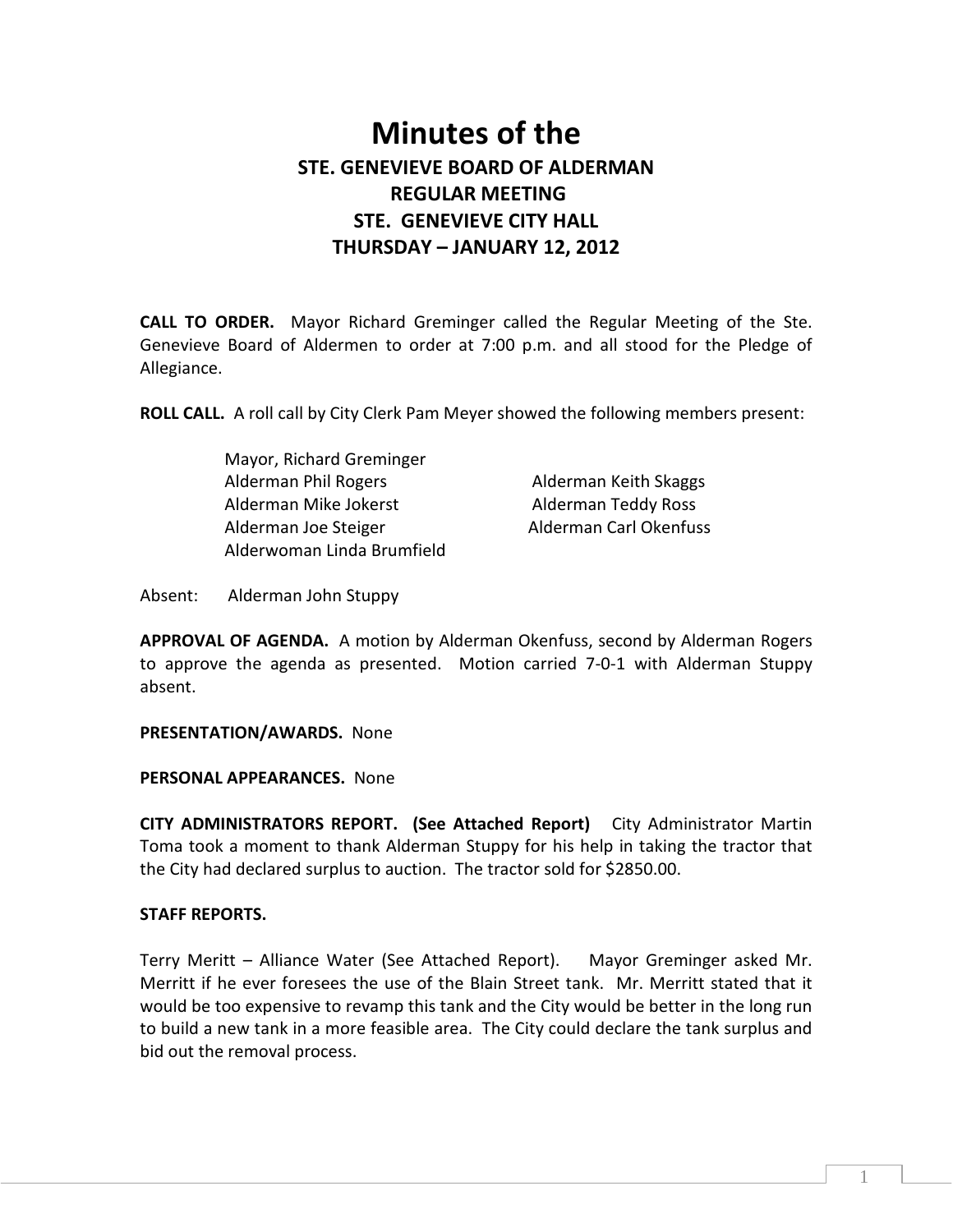Dave Pinkley – Public Works Supt. (See Attached Report). Mr. Pinkley reported that he is currently seeking bids to replace the sidewalk on the south side of the court house.

Stephanie Bell – Tourism Director (See Attached Report). Ms. Bell reported that the City is in the running for one of 10 finalists for one of America's 10 coolest small towns for 2012 by Arthur Frommer's Budget Travel magazine.

## COMMITTEE REPORTS. None.

## CONSENT AGENDA.

Minutes Board of Aldermen Regular Session – December 8, 2011. A motion by Alderman Rogers, second by Alderman Skaggs to approve the minutes of the Regular Board of Alderman on December 8, 2011. Motion carried 7-0-1 with Alderman Stuppy absent.

Financial Report - November, 2011. A motion by Alderman Rogers, second by Alderman Skaggs to approve the Financial Report for November, 2011. Motion carried 7-0-1 with Alderman Stuppy absent.

PUBLIC HEARING – The Mayor and Board of Aldermen will a hold a public hearing to consider a request from Ed and Christine Beckermann for a **Special Use Permit** that will allow a home occupation (hair salon) to operate from their residence at 4 Brookdale Drive, and allow part of their home be let out as an apartment, thereby creating a two family dwelling in an R-1 Single Family Dwelling. Mayor Greminger opened the public hearing at 7:27 p.m. and asked for any comments. With no further questions Mayor Grmeinger closed the public hearing at 7:30 p.m. A motion by Alderman Okenfuss, second by Alderwoman Brumfield to approve the Special Use Permit to allow the home occupation at 4 Brookdale. Motion carried 7-0-1 with Alderman Stuppy absent.

Approval of a Certificate of Appropriateness for the demolition of the house at 36 Washington Street. A motion by Alderman Rogers, second by Alderman Skaggs to approve the Certificate of Appropriateness for the demolition of the house at 36 Washington Street. Motion carried 7-0-1 with Alderman Stuppy absent.

RESOLUTION 2012-06. A RESOLUTION AUTHORIZING THE CITY TREASURER TO WRITE OFF UNCOLLECTABLE CITY TAXES. A motion by Alderman Rogers, second by Alderwoman Brumfield to approve Resolution 2012-06. Motion carried 7-0-1 with Alderman Stuppy absent.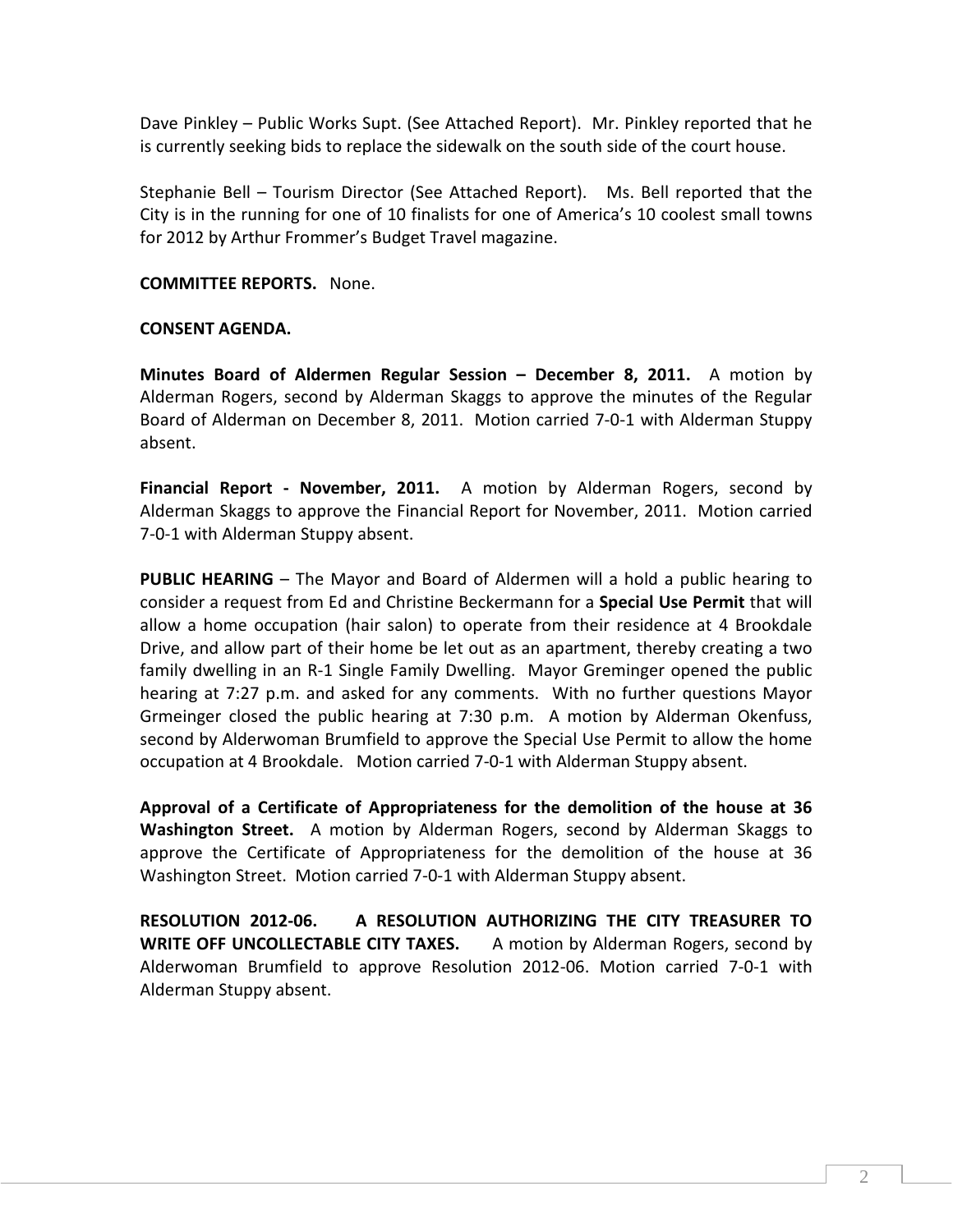### OLD BUSINESS.

BILL NO. 3834. AN ORDINANCE APPROVING THE PURCHASE OF A LIME CHEMICAL MIXING SYSTEM FROM EQUIPMENT PRO, INC. STE. GENEVIEVE, MISSOURI IN AN AMOUNT NOT TO EXCEED \$7,162.00 FOR THE WATER DEPARTMENT.  $2^{ND}$  READING. A motion by Alderman Rogers, second by Alderwoman Brumfield, Bill No. 3834 was placed on its second and final reading, read by title only, considered and passed by a roll call vote as follows: Ayes: Alderman Skaggs, Alderman Rogers, Alderman Steiger, Alderman Jokerst, Alderman Ross, Alderman Okenfuss and Alderwoman Brumfield. Nays: None Absent: Alderman Stuppy. Motion carried 7-0-1. Thereupon Bill No. 3834 was declared Ordinance No. 3775signed by the Mayor and attested by the City Clerk.

### NEW BUSINESS.

BILL NO. 3836. AN ORDINANCE APPROVING THE PURCHASE OF A 2006 CHEVY K3500 REGULAR CAB DUALLY 4 X 4 FROM CAPE AUTO SALES, IN CAPE GIRARDEAU, MISSOURI IN AN AMOUNT NOT TO EXCEED \$16,500.00 FOR THE FIRE DEPARTMENT. 1<sup>ST</sup> READING. A motion by Alderman Steiger, second by Alderman Okenfuss, Bill No. 3836 was placed on its first reading, read by title only, considered and passed with an 6-1-1 vote of the Board of Aldermen with Alderman Skaggs voting No and Alderman Stuppy absent. A motion by Alderman Jokerst, second by Alderman Okenfuss to proceed with the second and final reading of Bill No. 3836. Motion carried 6-1-1 with Alderman Skaggs voting No and Alderman Stuppy absent. A motion by Alderman Okenfuss, second by Alderman Jokerst, Bill No. 3836 was placed on its second and final reading, read by title only, considered and passed by a roll call vote as follows: Ayes: Alderman Rogers, Alderman Steiger, Alderman Jokerst, Alderman Ross, Alderman Okenfuss and Alderwoman Brumfield. Nays: Alderman Skaggs Absent: Alderman Stuppy. Motion carried 6-1-1. Thereupon Bill No. 3836 was declared Ordinance No. 3776 signed by the Mayor and attested by the City Clerk.

BILL NO. 3837. AN ORDINANCE AMENDING CHAPTER 500 BUILDINGS AND BUILDING REGULATIONS SECTION 500.220: OCCUPANCY PERMIT REQUIRED - FEES. 1st READING. A motion by Alderman Skaggs, second by Alderman Steiger, Bill No. 3837 was placed on its first reading, read by title only, considered and passed with a 7-0-1 vote of the Board of Aldermen with Alderman Stuppy absent.

BILL. NO. 3838. AN ORDINANCE APPROVING THE PURCHASE A ONE 2003 FREIGHTLINER SINGLE AXLE DUMP TRUCKS FROM TRUCK CENTERS, INC. IN AN **AMOUNT NOT TO EXCEED \$32,500.00.**  $1^{ST}$  **READING.** A motion by Alderman Steiger, second by Alderman Rogers, Bill No. 3838 was placed on its first reading, read by title only, considered and passed with an 7-0-1 vote of the Board of Aldermen Stuppy absent. A motion by Alderman Steiger, second by Alderman Rogers to proceed with the second and final reading of Bill No. 3838. Motion carried 7-0-1 with Alderman Stuppy absent. A motion by Alderman Jokerst, second by Alderman Rogers, Bill No. 3838 was placed on its second and final reading, read by title only, considered and passed by a roll call vote as follows: Ayes: Alderman Rogers, Alderman Steiger, Alderman Jokerst, Alderman Skaggs, Alderman Ross, Alderman Okenfuss and